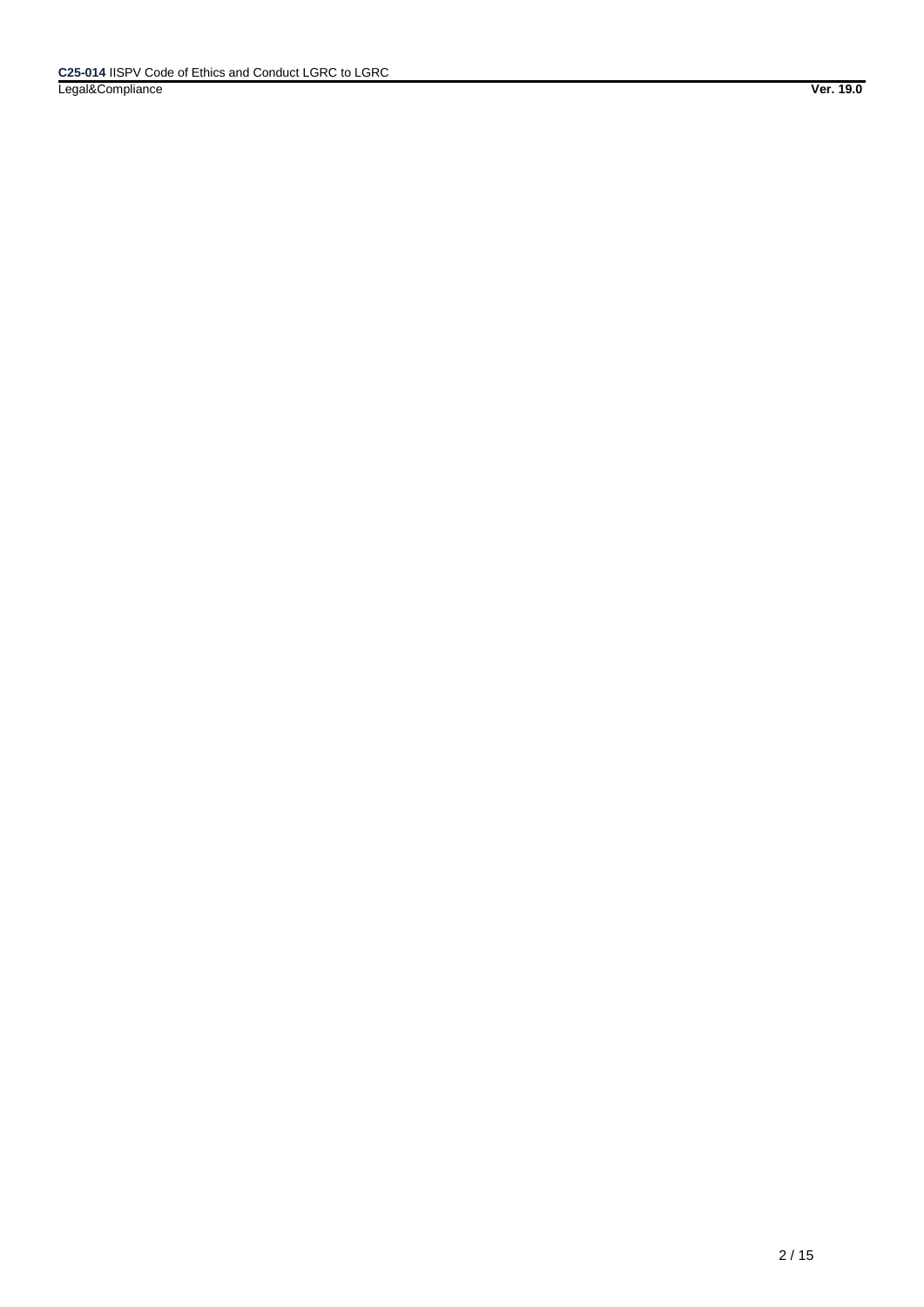# **INDEX**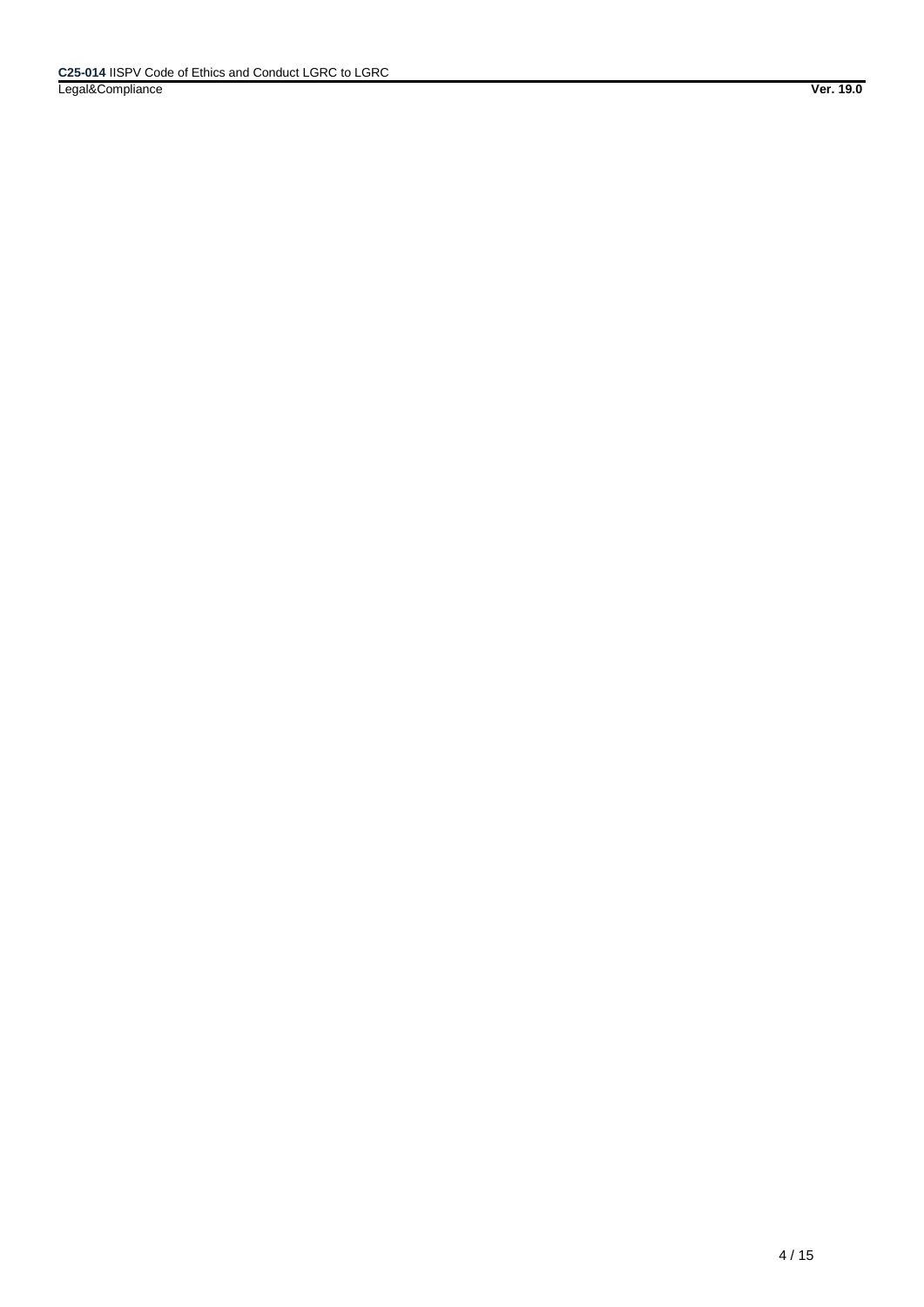# <span id="page-4-0"></span>**1. PREAMBLE**

The Code of Ethics and Conduct (*hereafter referred to as 'the Code'*) is a set of recommendations and commitments that summarizes the policies and practices in effect at the Pere Virgili Health Research Institute (IISPV) related to the behavior of people and the institution, which has been approved by the IISPV Board of Trustees on December 10<sup>th</sup>, 2019.

The Code establishes the criteria for action, the principles and values on which the operation of the IISPV is based on.

# <span id="page-4-1"></span>**2. AIM**

The purpose of this Code is to ensure the professional, ethical and responsible behavior of the IISPV and all its employees, collaborating and trainee staff (hereafter Personnel) in the development of its activities as an essential element of their business culture, having as an important basis both training as well as personal and professional growth.

To this end, the principles and values that govern the relations of the IISPV with its staff, employers and other companies and entities are defined.

The IISPV is committed to strictly comply with current laws and to respect the obligations and commitments assumed, maintaining a complete and honest behavior in all its actions, declaring its commitment to oppose any kind of wrongful or penal act.

The code of ethics and conduct:

- ‒ It facilitates the knowledge and application of the business culture of the IISPV, firmly based on the fulfillment of human and social rights.
- ‒ Establishes the principle of due diligence for the prevention, detection and elimination of irregular behavior, whatever their nature, taking into account risk analysis, definition of responsibilities, training of workers, relationship with third parties, and formalization of procedures, especially for the notification and the elimination of irregular behavior.

# <span id="page-4-2"></span>**3. SCOPE OF APPLICATION**

The Code of Ethics and Conduct applies to all people who are part of the IISPV, regardless of function, contractual modality, location or hierarchical level.

Since 2013, IISPV has made a commitment to apply the principles of the European Charter for Researchers and Code of Conduct for the Recruitment of Researchers (C&C), and has become part of the 4<sup>th</sup> Cohort of the Institutional Human Resources Strategy Group (HRS4R) of the European Commission in 2014. Later, it was recognized by the Commission with the HR Excellence in Research seal (June 2015) and started implementing policies and practices aligned with the principles described in the C&C.

The C&C includes a number of "**ethical principles**": researchers should adhere to recognized ethical practices and the fundamental ethical principles appropriate to their disciplines and to the ethical standards documented in the different national, sectoral or institutional codes of ethics.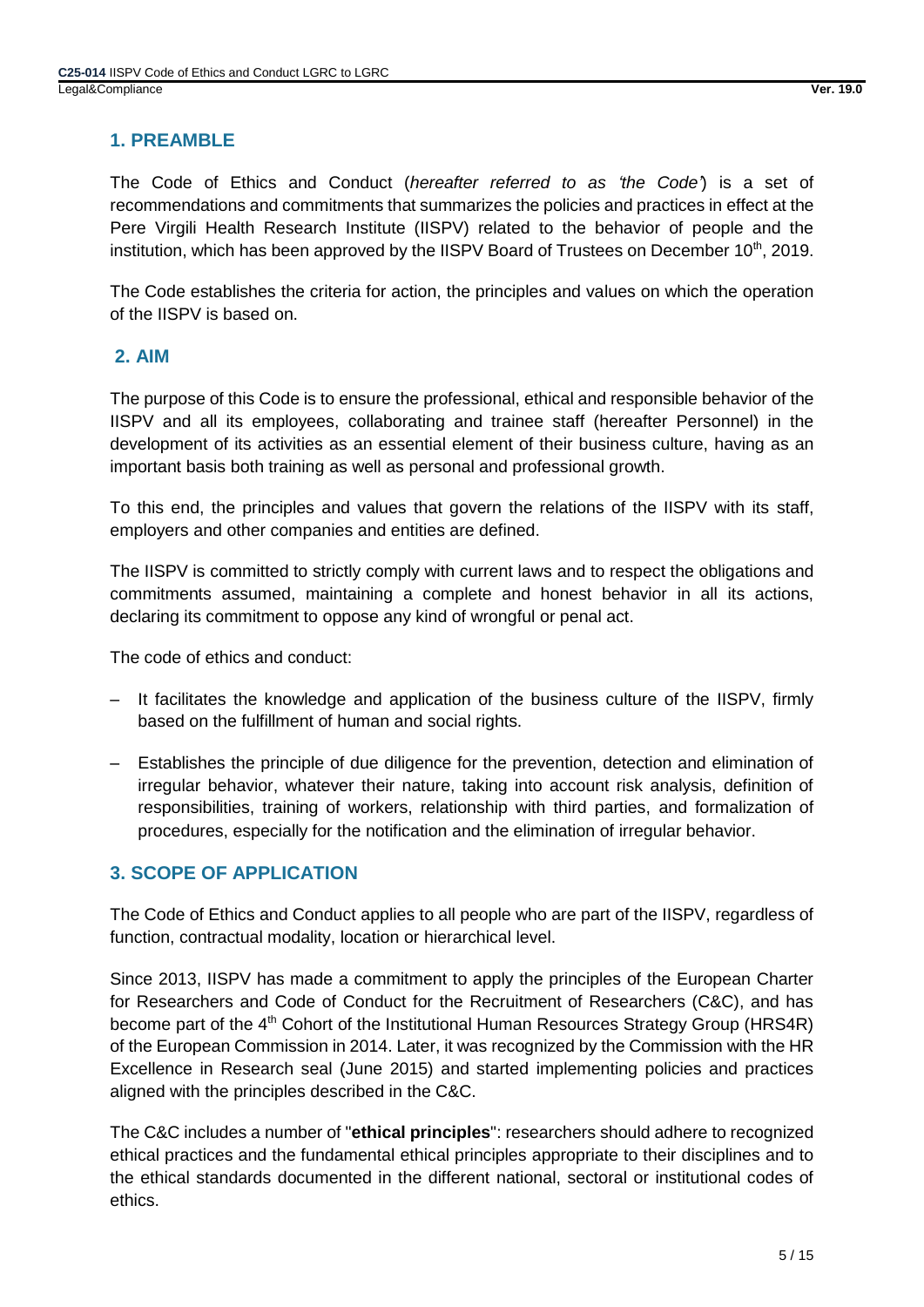The application of the Code, in whole or in part, may be extended to any natural person and/or legal entity related to the IISPV, when appropriate for the purpose and nature of the relationship.

The Code will be notified personally to the Directors and to anyone who represents them, when required by the nature of their relationship. A copy will be provided to staff upon joining IISPV and will be accessible on the IISPV website

# <span id="page-5-0"></span>**4. VALIDITY**

The Code of Ethics and Conduct will come into force on the date of its approval by the Board of the IISPV and will remain in effect until it has been modified due to the continuous evaluation process that will be carried out or possible modifications to the current regulations.

# <span id="page-5-1"></span>**5. MISSION, VISION AND VALUES**

The IISPV Strategic Plan, approved by the External Scientific Committee at the meeting 1/17 from 7/4/2017 details:

- ‒ **The mission**: to efficiently manage our own and external resources and provide the best service available to health professionals, through the promotion, consolidation and translation of research into the biosanitary field, improving the health and well-being of the population (preferably) of the Camp de Tarragona and Terres de l'Ebre.
- ‒ **The vision**: be a national and international center of reference in biomedical research and translation at the service of the population, and be an instrument for health centers in its own field.

The IISPV is a research center created in 2005 to manage biomedical and health research in the province of Tarragona. It is formed by: ICS Camp de Tarragona with the Hospital Universitari Joan XXIII de Tarragona, ICS Terres de l'Ebre with the Hospital Verge de la Cinta, the Hospital Universitari Sant Joan de Reus, the Pere Mata Group and the Universitat Rovira i Virgili.

# <span id="page-5-2"></span>**6. GENERAL PRINCIPLES AND VALUES**

The IISPV's principles and ethical values form the basis of the institution's activity and define an ethical commitment that includes these basic principles and standards for proper development.

These principles and values are:

- **1. INTEGRITY** as ethical, honest and good faith behavior.
- **2. RESPECT** for legality, human rights and ethical values.
- **3. FAIR AND DECENT TREATMENT** for all natural or legal persons who have directly or indirectly any labor, economic, social and/or research relationship..
- **4. ALL ACTIVITIES** will be carried out under an environmentally friendly and sustainable management of natural resources..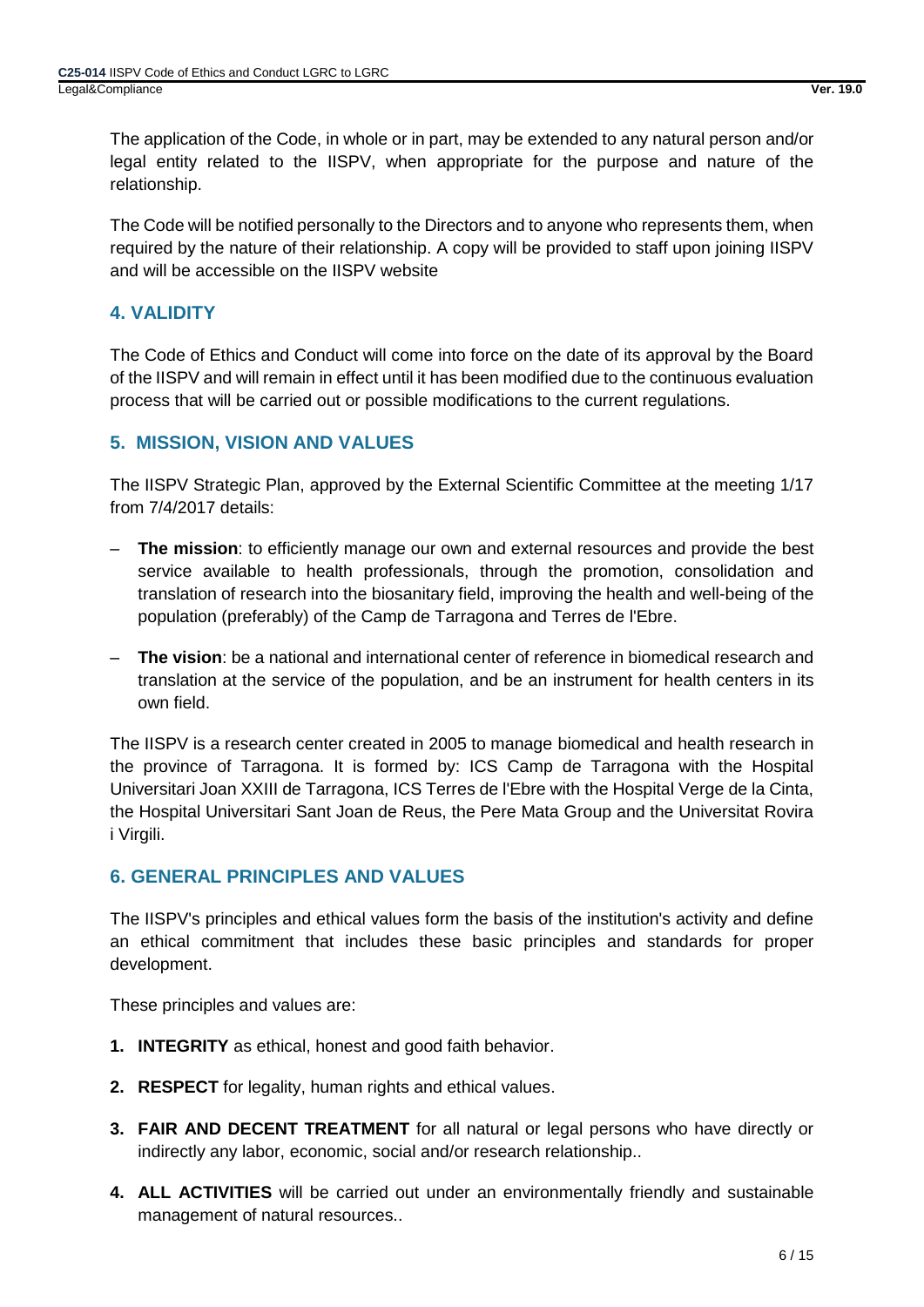No IISPV person will be subject to discrimination based on race, physical disability, illness, religion, sexual orientation, political opinion, age, nationality or gender.

The IISPV prohibits any form of physical, sexual, psychological or verbal harassment or abuse of its staff, as well as any behavior that could result in an intimidating, offensive or hostile work environment.

Weekly working hours shall not exceed the legal limit established. The salary paid by the IISPV workers respects the Workers' Statute or, where applicable, the Agreement agreed with the workers and/or that regulation approved by the IISPV Board.

# **6.1 COSTUMERS AND SUPPLIERS**

<span id="page-6-0"></span>The IISPV bases its relationships with customers and suppliers on legal, efficient and fair practices.

The purpose of the IISPV, in relation to its customers and suppliers, is to comply with the legal rules and keep them informed of this Code.

For the selection of suppliers, the IISPV will take into account Law 9/2017 of Public Sector Contracts (LCSP) and the subsequent modifications of this law. In accordance with the law, it will take into account, in particular:

- ‒ The price of the product or service offered by the provider.
- ‒ The analysis of the general profile of the supplier, public recognition, trajectory, responsiveness, geographical location, experience and compliance with quality standards.
- ‒ Supplier references.
- ‒ Character and way of work of the supplier.
- ‒ The human treatment and the quality of the service.

# <span id="page-6-1"></span>**7. SPECIFIC PRINCIPLES AND VALUES**

# *1. Compliance with applicable law and internal regulations.*

All the subjects under effect by this code of ethics undertake to comply with the laws applicable to the IISPV (see section IX), established internal procedures, and the values and principles contained in this code of ethics.

All IISPV staff must adhere to the rules and procedures, as well as instructions that may be approved at any time. It agrees to report any breaches they detect in the foundation and research environment.

All staff needs to know the laws that affect their work, especially the promotion, development, and management of research and training in the field of research.

The institution will provide every means for all labor staff to know the internal and external regulations relevant to their functions.

In case of any lack of respect for the legality, the staff will have to inform the institution through the complaint channel detailed in point 29 of this section.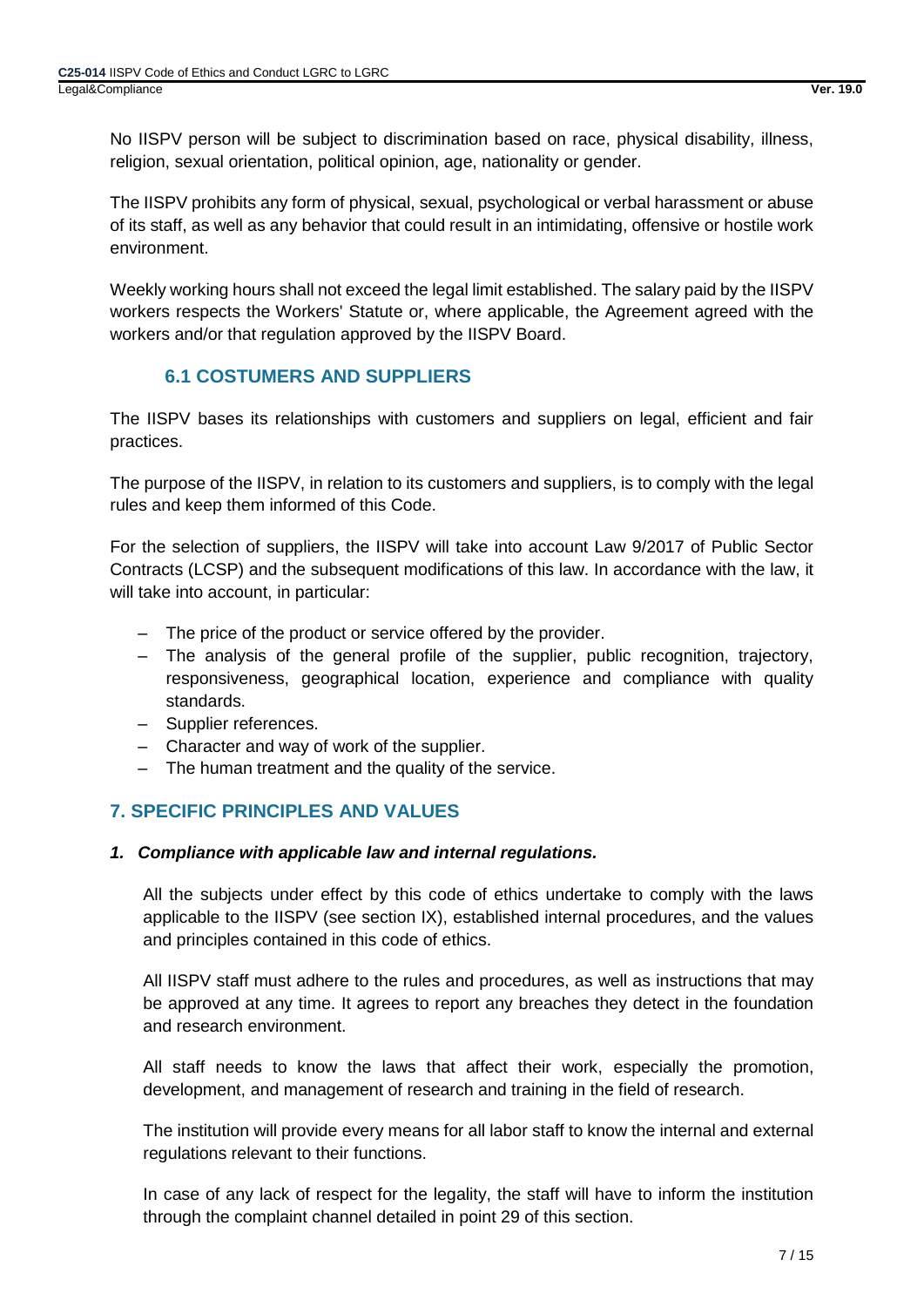# *2. Prudence and responsilibity in its actions.*

There will be a thorough and exhaustive monitoring of the established internal procedures, on the prevention of occupational risks, legal regulations, etc. that the personnel subject to this code will be informed about by the institution.

# *3. Responsibility and concern with respect to the work environment and colleagues.*

Being alert to alarming situations and/or emergencies, to warn / help / collaborate in any way possible, either due to a situation that affects the facilities or a colleague, following the instructions that the institution has provided in each case through the different protocols, if aplicable.

The staff will behave respectfully with the IISPV facilities and those where the activity is carried out in the event that this facility and/or equipment is not owned by the IISPV.

# *4. Use of goods and services of the institution.*

The institution will provide its employees with an email address with domain iispv.cat. It is the responsibility of the worker to make good use of the institution's resources.

The duty to keep the information confidential shall be maintained.

The institution provides to all staff every available means and resources for the smooth operation of the activity. The use of the institution's resources is associated with its mission and should never be used for interests that are incompatible with its functions and/or for particular benefits.

*5. Teamwork and collaboration* are shaped as instruments of opportunity for personal and professional growth.

In this sense, the older staff will support, to the best of their efforts, the newly hired staff. The recruiter will try to adapt to their work, facilitating the knowledge of the environment, the proper functioning of the facilities and the way of work within each department.

- *6.* **Equal opportunities, professional development and non-discrimination** both in access to and promotion of work. Discrimination based on sex, race, religion, marital status, sexual orientation, etc. will not be admissible. In this sense, the IISPV has the following documents to take into account:
	- ‒ El *[IIPSV equality plan](http://www.iispv.cat/media/upload/arxius/Avaluacio_CERCA/10_Equal%20Plan.pdf)* and the *[Protocol for the prevention of sexual harassment](http://www.iispv.cat/media/upload/arxius/RRHH/Preventing%20and%20combatting%20workplace_IISPV.pdf)  [and violence at work.](http://www.iispv.cat/media/upload/arxius/RRHH/Preventing%20and%20combatting%20workplace_IISPV.pdf)*
	- ‒ *[Mark the differences: the representation of women and men in the language](http://llengua.gencat.cat/web/.content/documents/publicacions/altres/arxius/marcar.pdf)* (2005), Government of Catalonia. It collects different procedures and resources for the language that can allow us to choose from more than one possibility, according to criteria of functionality or style, when we propose to use a non-sexist language, respectful of the citizens as a whole and individual.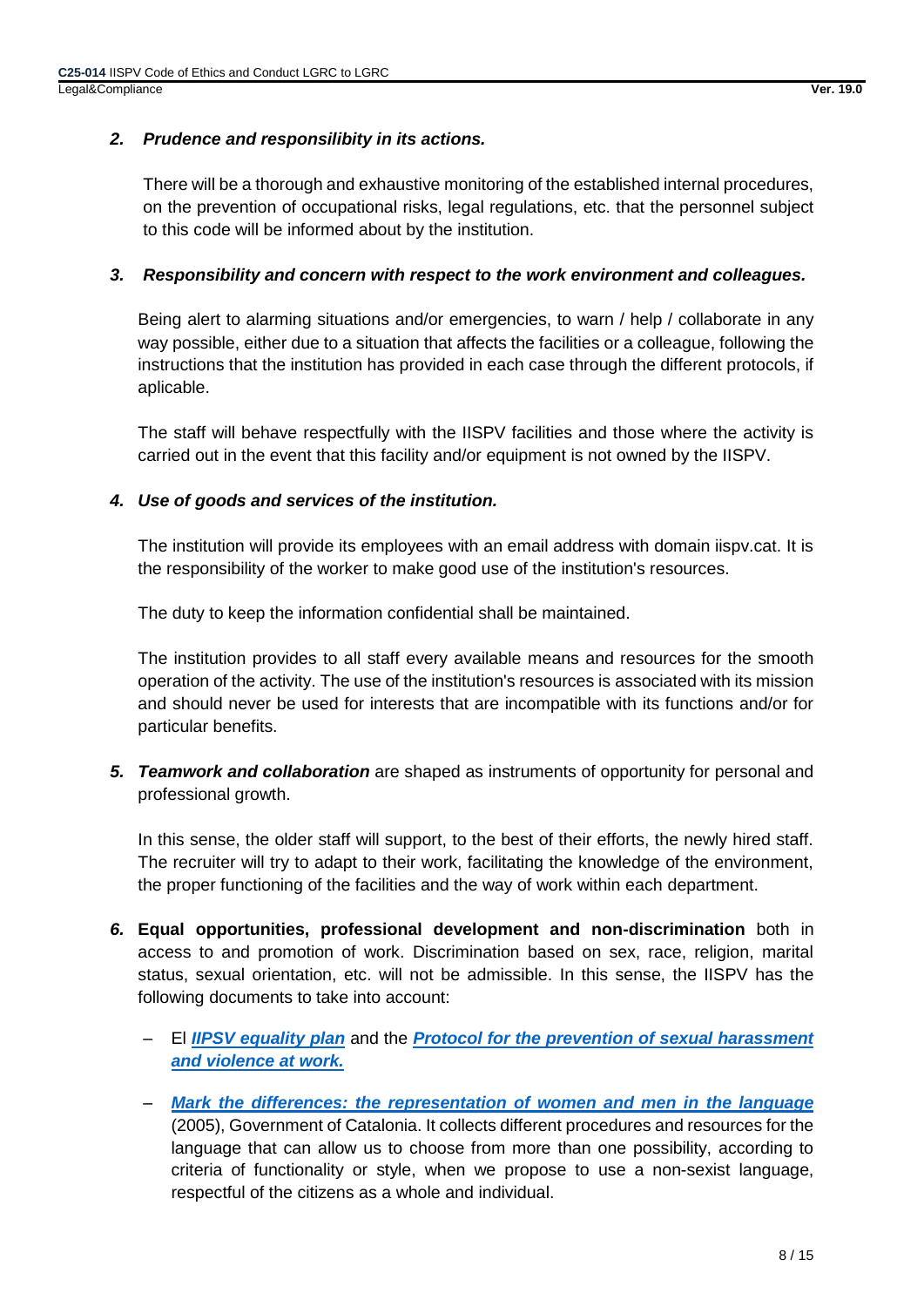- ‒ *[Guide to non-sexist uses of the language in texts of the Government of Catalonia](http://llengua.gencat.cat/web/.content/documents/publicacions/altres/arxius/acord_us_no_sexista_llengua.pdf)* (2011), tool for facilitating language strategies in order to provide alternative options for the use of masculine as generic.
- ‒ *[IISPV Recruitment Policy](http://www.iispv.cat/media/upload/arxius/RRHH/9_Recruitment%20Policy.pdf)* (2017). This document defines the different stages of the recruitment process.
- *[Career IISPV 2016](http://www.iispv.cat/media/upload/arxius/Avaluacio_CERCA/7_Research%20career.pdf)*, a document written in accordance with the guidelines established by the European framework of research careers and as an Institution accredited by the HRS4R (Human Resources Strategy for Researchers) defines the career for researchers.
- ‒ *[Program of IISPV's Consolidated, Emerging and Associated Research Groups.](http://www.iispv.cat/media/upload/arxius/Avaluacio_CERCA/13_Programa%20grups.pdf)* Document containing the definitions of each.
- *7. Stimulus for innovation and efficiency* of the processes to offer a better service to the client and the society, and to promote the growth and sustainability of the foundation.
- *8. Quality* as the basis for operation and continuous improvement at the foundation.
- *9. Attitude of managers***.** Managers need to be the reference model in their behavior and level of compliance with the code of ethics.
- *10. Transparency and impartiality in decision-making* in all areas of the foundation.

The transparency portal is the tool to exercise this transparency towards society. Internally, transparency and impartiality must also be guaranteed through internal communication and the defined processes that are used to make decisions.

*11. Corporate image and reputation* that the staff must consider in carrying out their activity. It is one of the most important assets of the institution. It is very relevant that the subjects to whom this code applies are aware of the impact that any improper action or behavior may have on the image and reputation of the foundation in the context of its work.

IISPV staff will respect and not misuse the institutional logo.

Scientific staff working and linked to the IISPV will include the name of the foundation at the signature of the articles, in accordance with the institutional instructions regarding the [IISPV's Affiliation and Acknowledgment Policy.](http://www.iispv.cat/media/upload/arxius/gestio_de_qualitat/Politica_filiacio_agraiments_IISPV_Marc2018.pdf)

# *12. Internal relations: Staff.*

The institution's staff is considered the most important asset of the foundation. The institution will promote the personal and professional development of its staff, the existence of a positive climate and respect among people. The staff will endeavour to maintain a both pleasant and safe work environment.

Any type of promotion will meet objective criteria and will be carried out transparently.

The foundation will ensure compliance with labour regulations.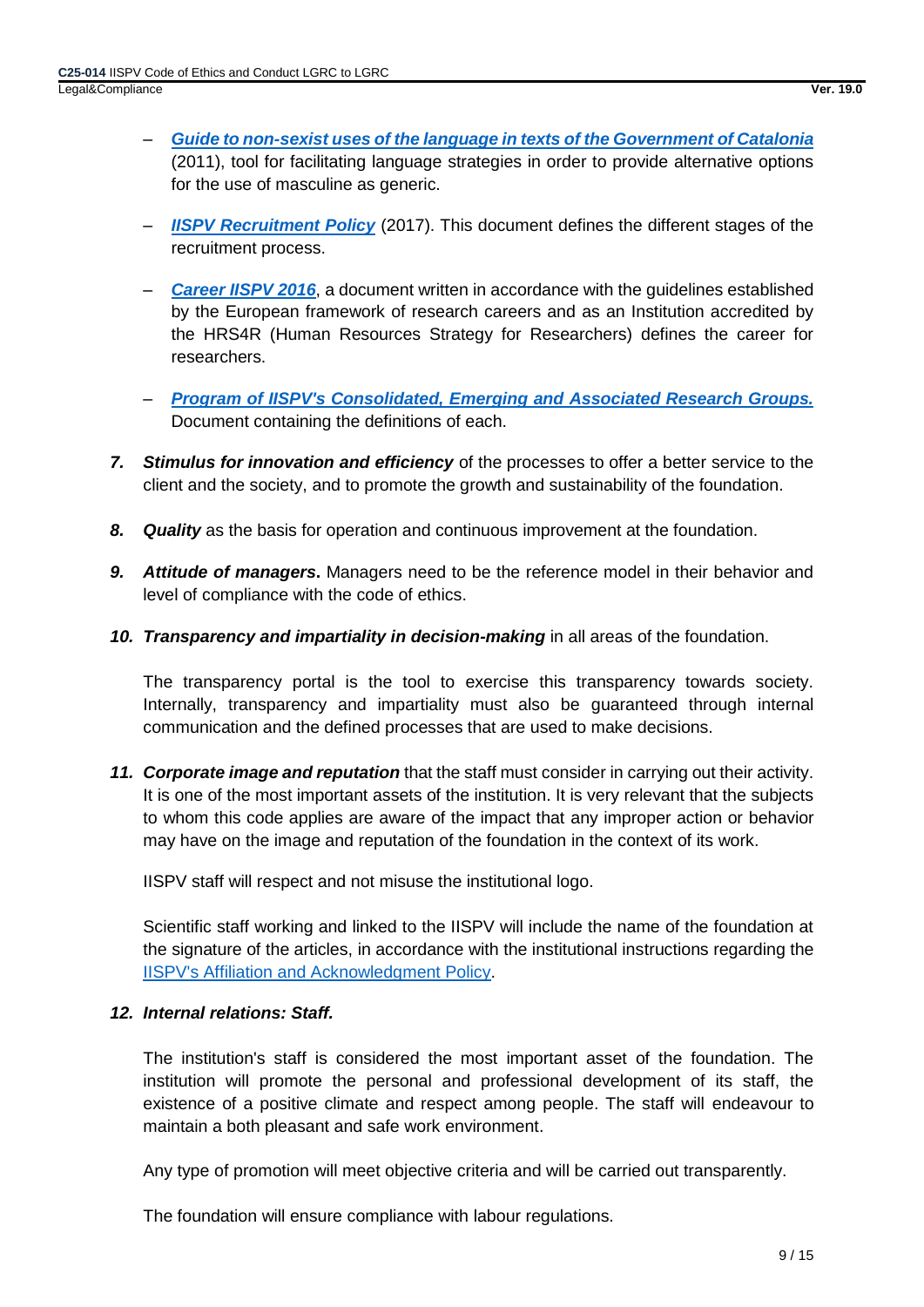Particular attention is paid to sensitivity and disability and this is why the foundation promotes the recruitment of affected staff and/or contracts for services and supplies at Special Work Centers.

# *13. Hiring relatives.*

Relatives of staff will not be hired without these people having the capacity to perform the work for which they are hired, proving it in accordance with the requirements required for the job and always presenting themselves with a call for a job offer made public.

Fair decisions will be made and any favouritism with respect to family members will be avoided and the recruitment process will be executed following the procedure described in the foundation selection manual.

# *14. External relations: Customers and Market.*

The entity and its staff will ensure that they provide authentic information on the activities, products and/or services offered in the market. It is strictly forbidden to provide clients with false information.

Any type of misleading advertising is prohibited, the information of other researchers will not be used as if it were their own, they will ensure secure payment methods, the security of the data and the prevention of fraud. The information that the personnel enters in the systems of the institution must be reliable.

# *15. External relations: Providers.*

Ethics and respect will be the cornerstones of our relationship with our suppliers. These will be selected according to the objective criteria, transparent and with the aim of obtaining the best value for money, in accordance with the regulations in force in public procurement.

The code of ethics may be attached as an annex to the contract if it is deemed necessary for the type of service to be provided and failure to comply may result in the contract being rejected.

Suppliers must commit themselves to respecting human and labour rights at their company, and it is explicitly forbidden to accept, offer or request directly or indirectly gifts, favours, etc. that can influence purchasing decisions.

#### *16. Relations with institutions, authorities and officials.*

As a general rule, IISPV staff will not be able to offer, grant, request or accept, directly or indirectly, gifts, favours or compensation, of any nature or from any authority or official.

International regulations for the prevention of corruption and bribery will govern the relationships of members of the institution with other institutions, authorities and officials.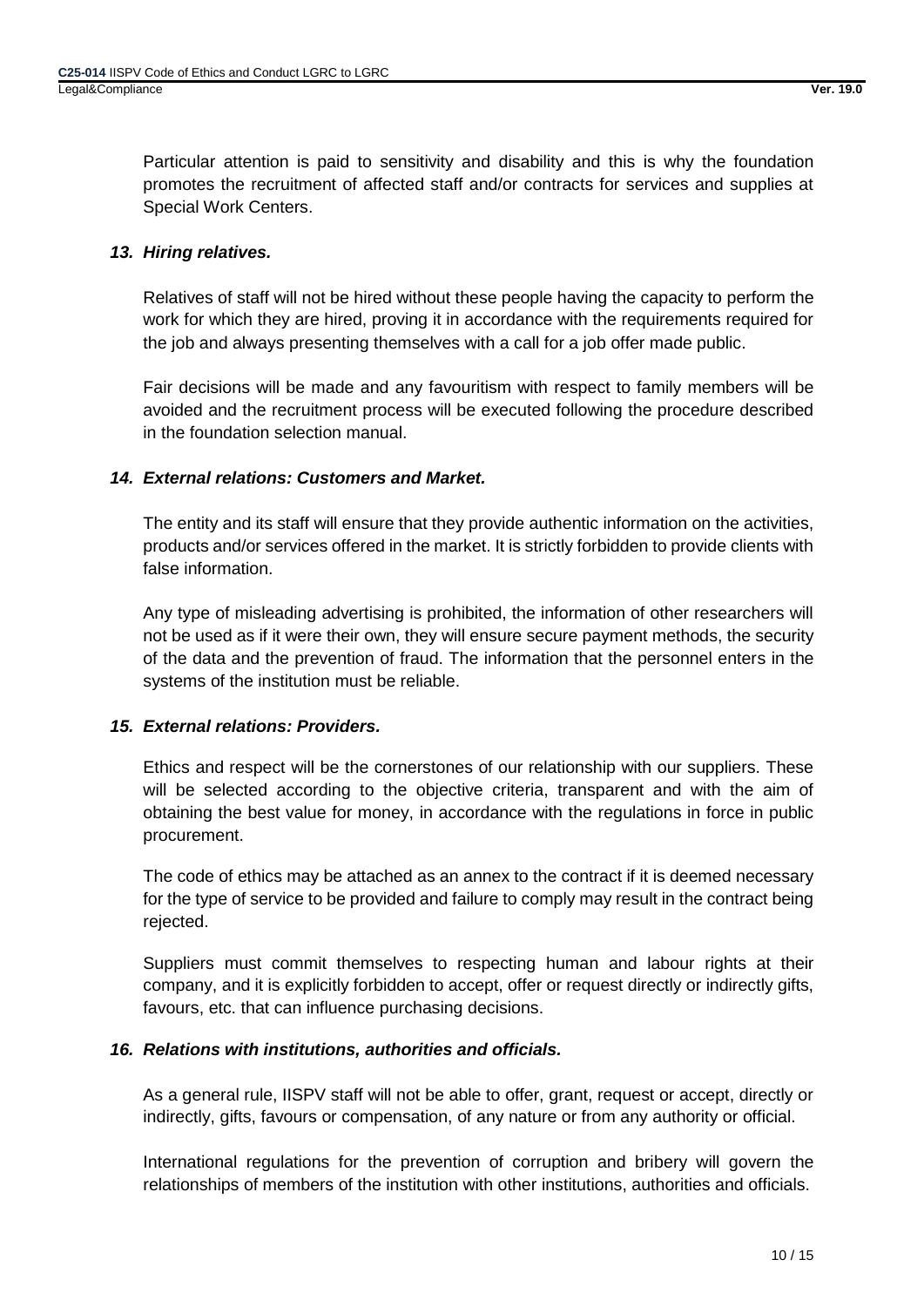Any decision in this area will respect the regulations in force. Under no circumstances will the institution accept, offer, request gifts, favors, etc.

# *17. Conflict of interests.*

IISPV staff should avoid situations that could lead to a conflict of personal interest between them and the IISPV.

The IISPV respects the privacy of its staff and their decisions. Within the framework of this policy of respect, the IISPV puts at your disposal the request for beneficial measures by both parties, always respecting the confidentiality and privacy of the affected people.

The IISPV considers that a conflict of interest can be a situation where the personal, economic or institutional interest of the entity's staff can improperly influence or interfere with the judgment, responsibility and decision-making of other persons of the IISPV.

The IISPV will take into account the following mechanisms:

- Management cannot take part in the decision-making or adoption of agreements in the matters in which they have or may have a conflict of interest with the IISPV.

- Likewise, they will not be able to participate in all types of business or financial activities that may jeopardize the objectivity of the IISPV.

- Any other person linked to the IISPV will inform the Board of Trustees of any conflict situation, direct or indirect, that they have with the IISPV.

- Before an agreement is reached in which there may be a conflict between personal interest and the interest of the IISPV, the person concerned will provide the IISPV body with relevant information and will refrain to take part, in this case, in both the deliberation and the voting. The institution considers that the relationship with the staff must have a base of loyalty and must be framed in compliance with the laws and policies of the institution.

- The staff will not be able to obtain particular benefits or provide services in companies that may influence and/or affect their research or tasks as IISPV staff, creating a conflict of interest between those of the IISPV and the company.

#### *18. Policy of gifts, commissions or remuneration of third parties.*

Giving or receiving gifts and invitations to third parties can only be done within the framework of the Code of Conduct for senior officials and management staff of the Administration of the Generalitat and its public sector entities, and other measures in the field of transparency, groups of interest and public ethics. This code is applicable to senior officers and senior management.

For the rest of the IISPV staff the request and/or acceptance of any type of payment, gift, commission, etc. is prohibited. from third parties, customers and/or suppliers. Everything within reasonable limits (non-venal courtesy samples and commemorative, official or protocol objects that may be given to you on the grounds of your charge) will be excluded from this ban.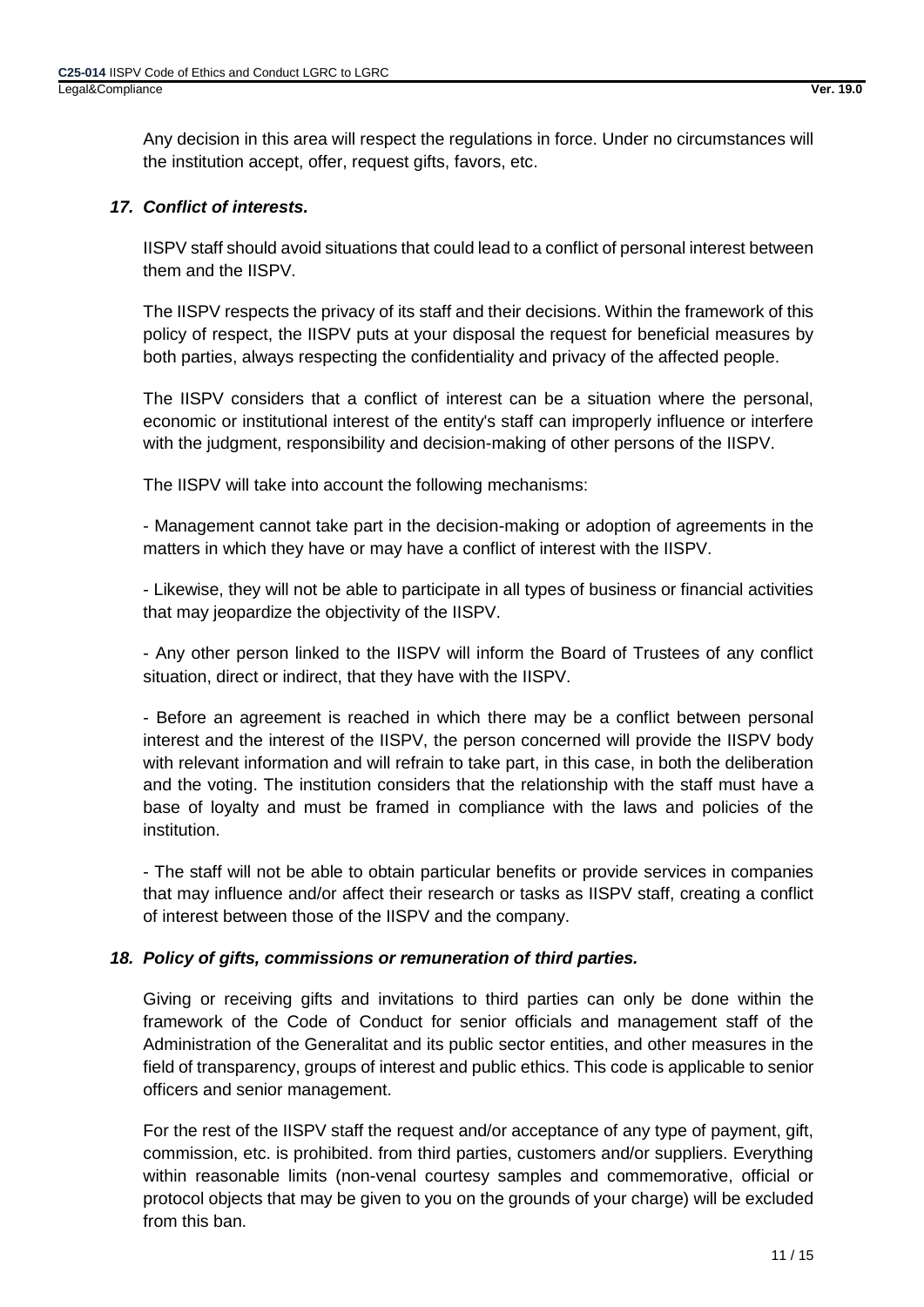# *19. Data protection policy.*

IISPV staff have the obligation to protect the information and knowledge generated within their organization.

The staff will refrain from using for their own benefit any data, information or document obtained in carrying out their professional activity. Nor will it communicate information to third parties, except in compliance with regulations or when it has the proper consent. The information to which you have had or have access must be considered confidential and can only be used for the obtained purpose.

Confidentiality and diligence in the use of the data will preside over the actions of the recipients of this code. This principle must be respected even after the end of the employment or collaboration relationship.

The information of the foundation may not be used for personal benefit or outside the scope of the foundation's work.

Respect for the personal and family privacy of the people is required. Any incident related to the confidentiality of the data will be communicated to the person responsible for the protection of data of the foundation by email: [pd@iispv.cat.](mailto:pd@iispv.cat)

# *20. Industrial and intellectual property rights.*

The IISPV is committed to protecting the intellectual and industrial property of its own or others. This includes, but is not limited to, copyrights, patents, trademarks, reproduction rights, design and specialized knowledge rights.

The IISPV has expressly prohibited the use of works, creations or distinctive signs of intellectual property of third parties.

All staff are committed to informing you of any information that requires protection, in order to take the appropriate measures. You also agree to report any irregularities in relation to the incorrect use of this information.

# *21. Occupational health and risk prevention policy.*

The institution will make sure that its work environment is safe and that it complies with the existing safety and health regulations at work.

The IISPV complies with the regulations for the prevention and management of occupational risks and conducts the corresponding training and audits to identify the shortcomings and incorporate improvements.

# *22. Record of operations and information.*

The institution will maintain an up-to-date financial and accounting record. Counterfeiting of documents and their distortion are not allowed. No expense will be contracted or paid with the Institution's funds without the authorization of the competent person and without corresponding to the founding purposes of the Institution.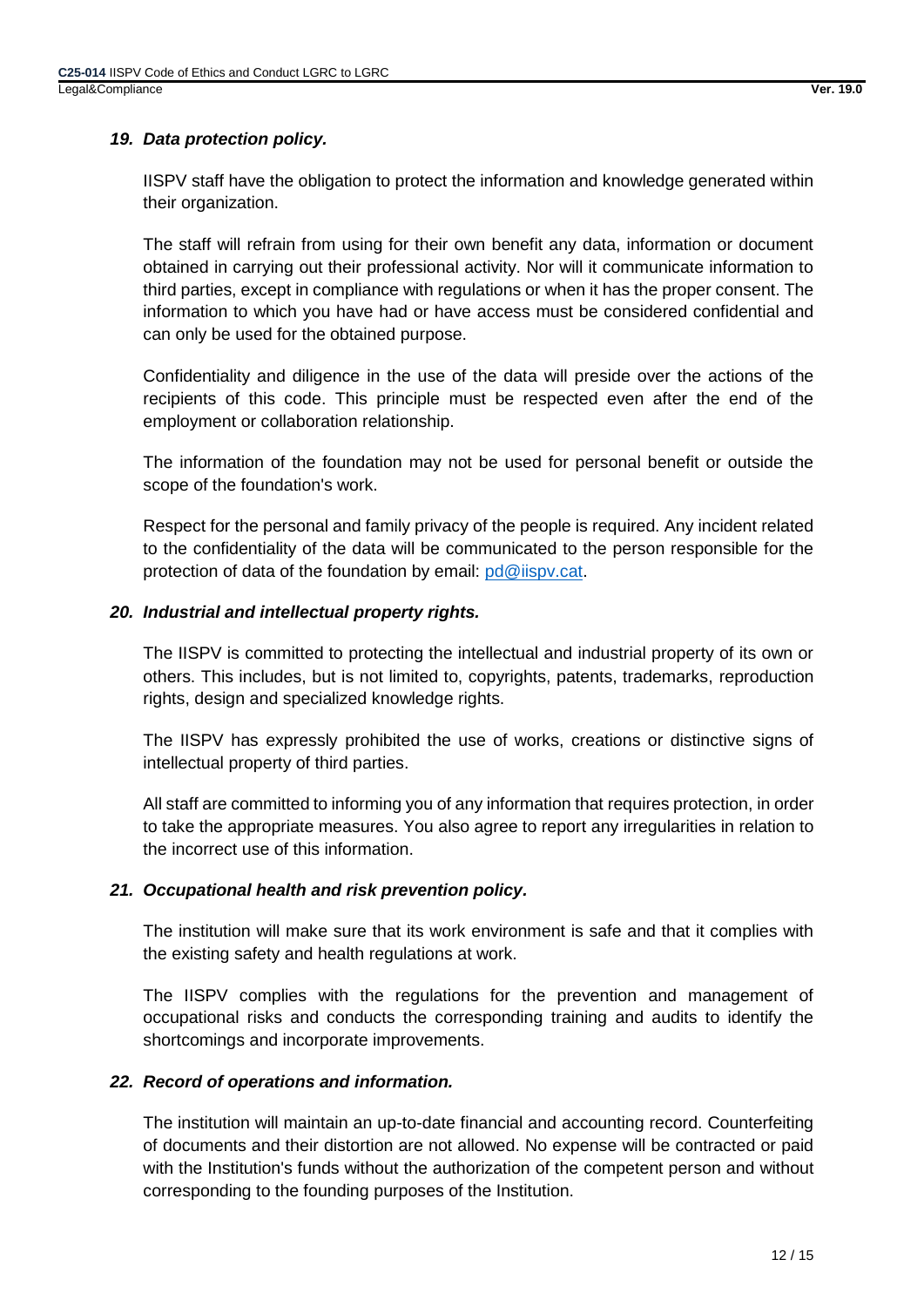# *23. Conservation of documents.*

The institution complies with the legal and regulatory requirements, all records and information will be treated so that the information is always stored in an organized way.

#### *24. Environmental commitment.*

The institution is committed to ensuring respect for the environment, minimizing the impact on all its activities, and providing its employees with a safe and healthy work environment.

The IISPV promotes this culture to all its members and all have an obligation to know, assume and act in accordance with the established criteria. The actions are:

- Minimize CO<sub>2</sub> emissions.
- Reduce, reuse and recycle waste.
- Encourage responsible consumption of energy resources.
- Use, as far as possible, recycled and recyclable raw materials

The staff of the institution knows and at all times accepts the agreement with the criteria of respect for the environment and sustainability, making correct use of the resources and trying to carry out a good waste management both in the laboratory and in the equipped facilities such as the cantine and office.

#### *25. Conciliation policy.*

The institution maintains with its employees the commitment to promote the quality of life and that of their families. Facilitating the reconciliation of the needs of personal and family life is part of the entity's desire.

#### *26. Code of conduct in research.*

The CERCA Institution, of which the IISPV is a part, has developed a Code of Conduct, especially with regard to research activity, which is addressed to all directors and managers, as well as the rest of the scientific staff (own or attached), technical and administrative of the CERCA centers. The activity of the CERCA centers based on interinstitutional collaborations must also respect, in its basic aspects, the commitments of this code. The *[CERCA Code of Conduct](http://www.iispv.cat/media/upload/arxius/gestio_de_qualitat/Codi%20de%20conducta%20CERCA_nov2018.pdf)* is part of the IISPV Code of Conduct, after being approved by the IISPV Board of Trustees in December 2018.

The IISPV also has the *[IISPV Code of Good Scientific Practices](http://www.iispv.cat/media/upload/arxius/gestio_qualitat/Codi_bones_practiques.pdf)* (2009) and the *[ICS](http://www.iispv.cat/media/upload/arxius/gestio_qualitat_docs/Guia%20Bones%20practiques%2013_06_14%20aprovada.pdf)  [Health Guide to Good Practice -](http://www.iispv.cat/media/upload/arxius/gestio_qualitat_docs/Guia%20Bones%20practiques%2013_06_14%20aprovada.pdf) IISPV* (2017). These documents define the behaviors that correspond to the development of the research itself (how the research is planned and developed, how its results are recorded and disseminated, and how the knowledge derived from the research is disseminated, applied and exploited). Its content continues to be valid and complements, where it does not contradict, the CERCA Code of Conduct.

#### *27. Compliance with the code, control and disciplinary regime.*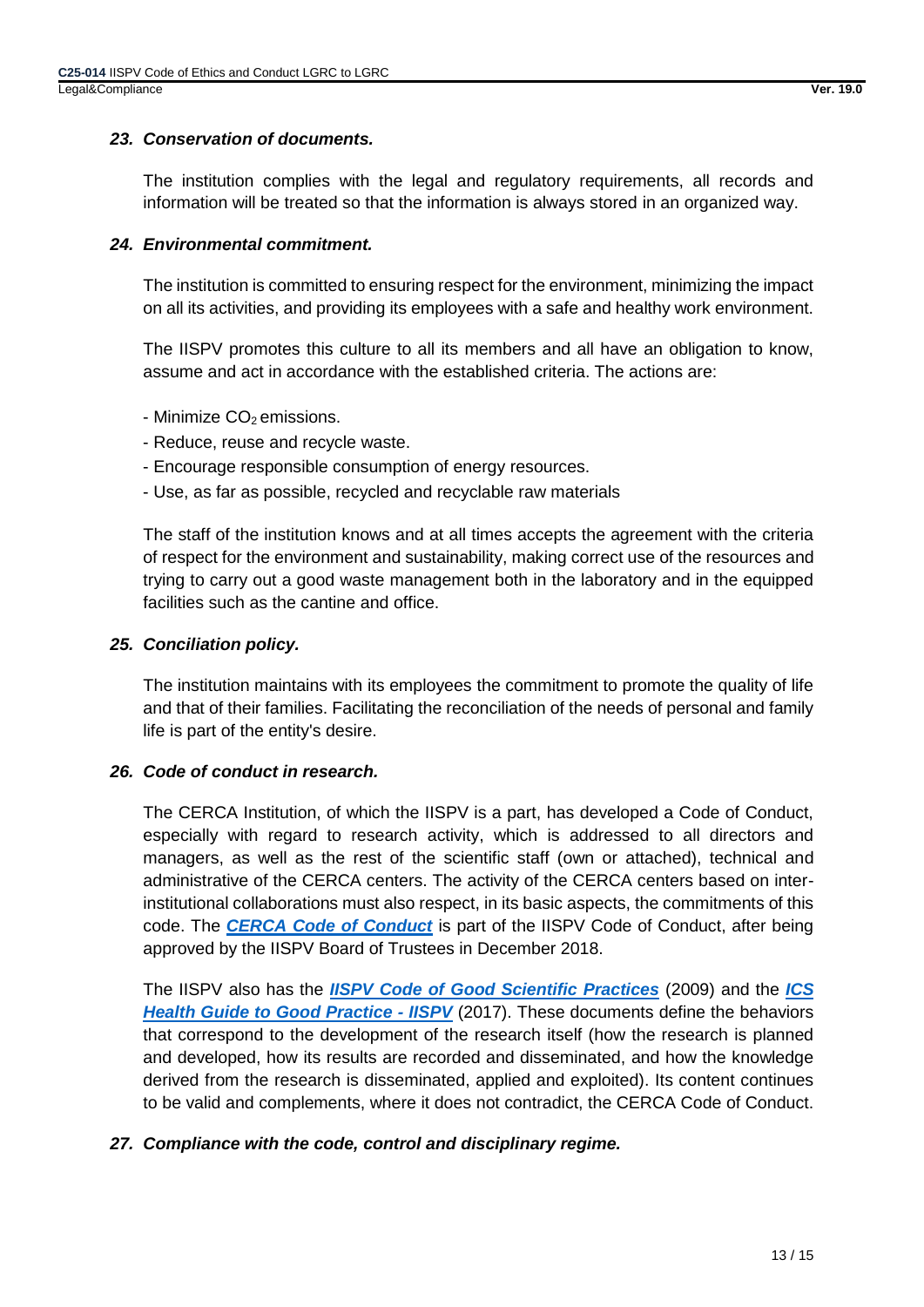It is incumbent on the Compliance Officer and the Human Resources Unit to promote the dissemination of the content of the code of ethics. To promote its dissemination, training activities and internal communication will be encouraged.

Any breach of the Code of Ethics or any other internal policy or legal rule in the performance of the duties of the staff assigned to them, will be considered as a labor breach that can be sanctioned, following the procedure provided for in the agreement and other applying regulations.

Failure to comply with this Code of Ethics may lead to corrective sanctions apart from other criminal or administrative penalties. The sanctions are carried out in accordance with the provisions of the collective bargaining agreement and, in their absence, in the Workers' Statute.

The sanction will be effective for those who violate the Code of Ethics and for those who, by action or omission, have approved the wrongful behavior without reporting it to the corresponding body.

# *28. Advertising, updating and availability of the code of ethics.*

The Code will come into force on the day of its publication and will be sent to all staff and will be valid until its cancellation is approved.

#### *29. Channel of complaints and irregularities.*

Any member of the institution, as well as its suppliers or third parties, may, in good faith, report any irregularity, breach or conduct contrary to the will of this code.

Filing a complaint can be done by sending a message to the email address: [pd@iispv.cat](mailto:pd@iispv.cat)

# <span id="page-13-0"></span>**8. FINAL PROVISION**

This Code of Ethics and Conduct will be subject to continuous evaluation and possible modifications to the current regulations.

Once approved, this code will be published on the institutional website and made known to all who are part of the IISPV.

The code of ethics must be expressly accepted by each of the recipients, who will have to commit to their fulfillment. The code of ethics must be disseminated to all persons within its scope and the evidence should be collected. All members of the foundation will confirm that they have access to the code of ethics and that they accept and understand its content.

No member of the institution, regardless of his position, is authorized to request from any other member of the institution the breach of this Code, as it is part of his obligations that he must fulfill as part of the staff.

# <span id="page-13-1"></span>**9. APPLICABLE LEGISLATION**

The IISPV, aware of its role as a social and public service agent, complies with the current legislation [\(http://transparencia.iispv.cat/ca/\)](http://transparencia.iispv.cat/ca/).